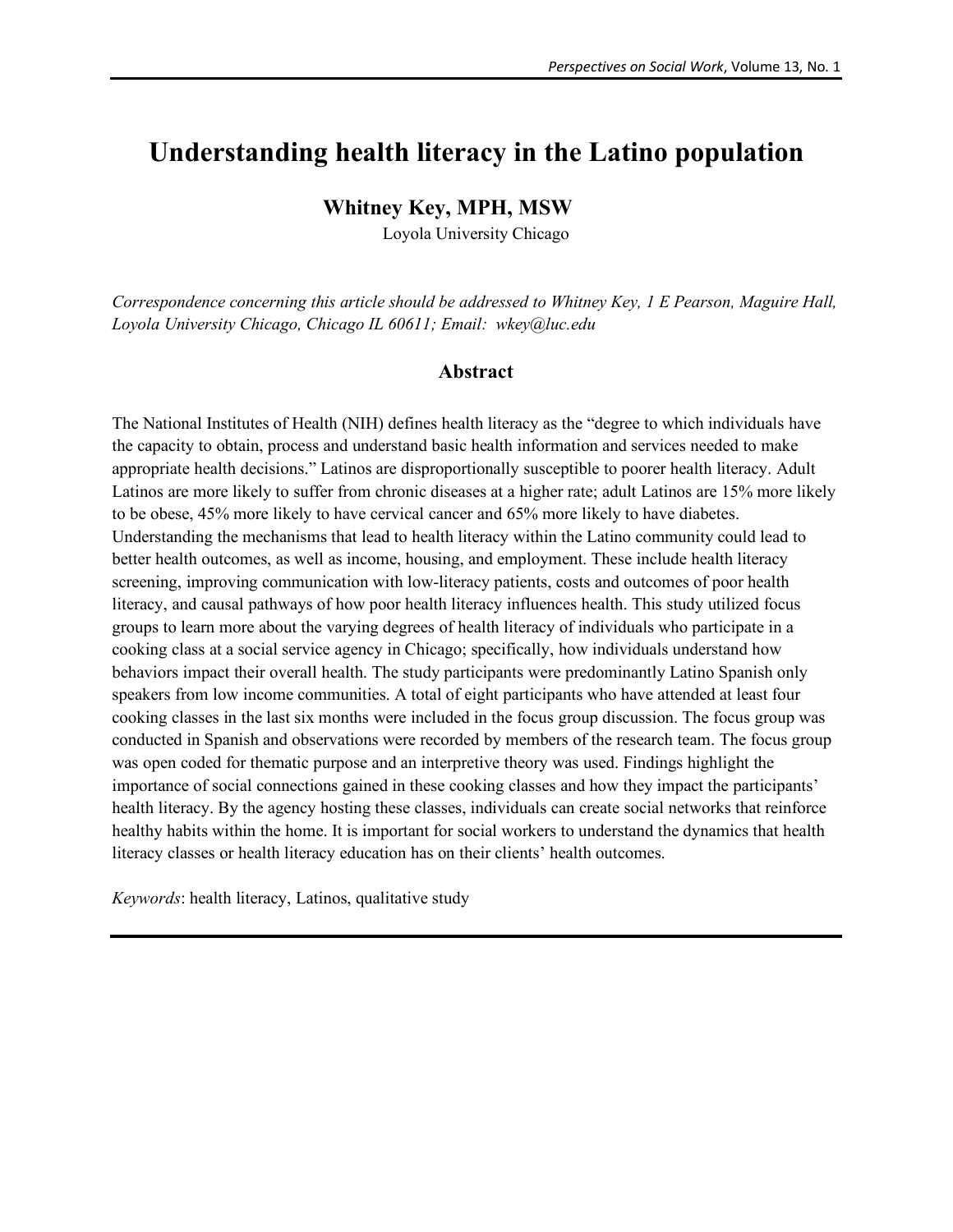# **Introduction**

The National Institutes of Health (NIH) defines health literacy as the "degree to which individuals have the capacity to obtain, process and understand basic health information and services needed to make appropriate health decisions." (Berkman, Sheridan, Donahue, Halpern, & Crotty, 2011). A statement from the World Health Organization (WHO) Commission on the Social Determinants of Health identified literacy as having a central role in determining inequities in health in both rich and poor countries (WHO, 2007). It is important to understand the role of health literacy in terms of health outcomes, as it effects individuals of every age, race/ethnicity, and education and income level. A study by Paasche-Orlow & Wolfe (2007), identified three causal pathways of health literacy namely; access and utilization of health care, patient and provider relationship and self-care. Self-care is being addressed in this study as it relates health and wellness choices that ultimately improve one's health.

It is known that higher health literacy leads to better health outcomes (Bennet, Chen, Soroui, & White, 2009; Howard, Gazmararian, & Parker, 2005). Although higher health literacy is common among developed countries, it does not always translate to the entire population. Chronic disease rates are disproportionately escalating among lower-income individuals because of the lack of education and resources in the healthcare field (Nutbeam, 2008). In older adults, health literacy is significantly less because of the marginalization of older adults in the healthcare field and the chronic disease rates are higher than the general population (Bennet, Chen, Soroui, & White, 2009). Therefore, there is an imperative need to increase health literacy among a higher need area.

Latinos are disproportionally susceptible to poorer health literacy. 41% of Hispanics (21 million persons) have low health literacy levels (Jacobs, Ownby, Acevedo, & Waldrop-Valverde, 2017). According to Families USA, adult Latinos are more likely to suffer from chronic diseases at a higher rate; adult Latinos are 15% more likely to be obese, 45% more likely to have cervical cancer and 65% more likely to have diabetes (Families USA, 2017). Chronic diseases, such as heart disease, cancer, diabetes and stroke are the leading causes of death for Latinos in America (CDC, 2013). In addition, Latinos aged 18-64 had a larger percentage of individuals who were uninsured in 2010 (2013). These poor health outcomes could be related to gaps in access to care, which is a form of health literacy, but could also be from the lack of self-care and relationships with providers (Paasche-Orlow & Wolfe, 2007). Seeing how the Latino population is rapidly increasing, yet the health of this population is not improving, this is a massive public health issue that needs to be addressed immediately. Increasing the health literacy of the population could help offset these adverse outcomes.

Calvo (2015) found that inadequate health literacy influenced Latino immigrants' quality of care beyond education and income, English proficiency, health insurance coverage, and having a regular place of care. Understanding the mechanisms that lead to health literacy within the Latino community could lead to better health outcomes, as well as income, housing, and employment. These include health literacy screening, improving communication with low-literacy patients, costs and outcomes of poor health literacy, and causal pathways of how poor health literacy influences health outcomes (Paasche-Orlow & Wolf, 2007). The information that this study can provide will influence the increase of health literacy and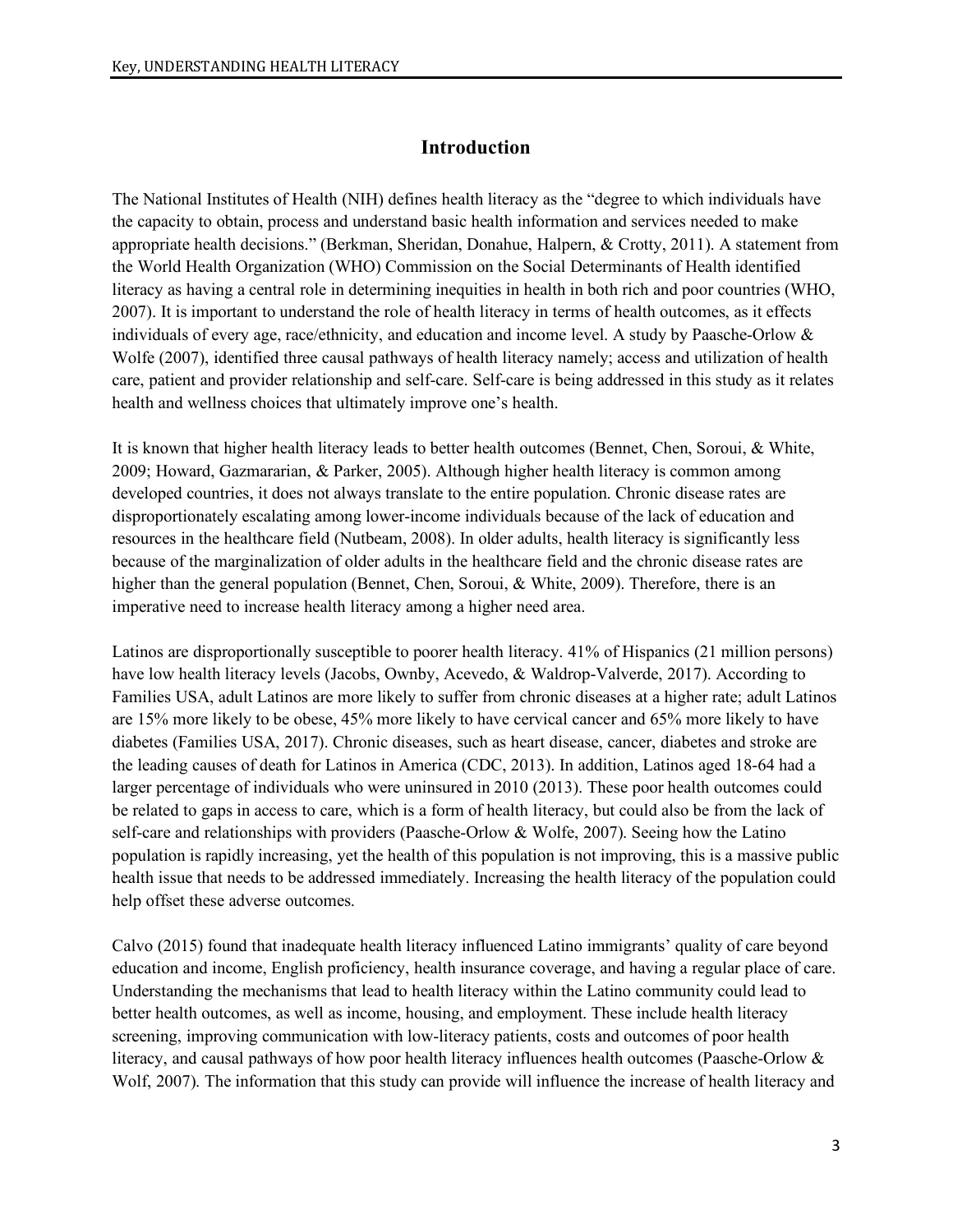how it is implemented into the Latino community. The objective of this study is to understand the mechanisms of health literacy in the Latino population.

#### **Literature Review**

One predictor to health literacy is understanding the social determinants of health and how literacy mediates or moderates those relationships. Social determinants of health are "the structural determinants and conditions in which people are born, grow, live, work and age" (Marmot et al., 2008, p. 1663). They include factors like socioeconomic status, education, the physical environment, employment, and social support networks, as well as access to health care. Racial minorities, low-income and other vulnerable communities experience health disparities more than the general population. Kaiser Family Foundation (2017) defines health disparities as "differences in health outcomes that are closely linked with social, economic, and environmental disadvantage". Researchers have discovered that social factors such as education, race, and socio-economic status, account for over a third of total deaths a year (Hieman & Artiga, 2015). These social factors are important to understand when considering the built environment impacts health, especially mental health care, and how this impacts the treatment of patients.

The Hispanic population in America is increasing at a rapid rate. In Chicago, the same is true; from 1980 to 2010, the Hispanic population doubled, growing from 14.1% to 28.9% of the total population (City of Chicago Department of Public Health, 2017). The Latino population experiences many physical and environmental stressors that make it imperative to have adequate health literacy and access to healthcare. The targeted neighborhoods of the study face high incidences of domestic violence, communicable disease, substance abuse, depression, anxiety disorders, gang violence, and injuries. Rates of mental health-related hospitalizations are significantly higher than the general population (CDPH, 2017). Yet, many remain uninsured or underinsured. An Illinois Health Matters study (2015) reported that 25% (818,488 people) of the adults in Cook County are uninsured and found that Latino adults comprise the largest percentage of uninsured persons at 39% (319,544 people).

A study found English proficiency as the strongest predictor of health literacy while further indicating the importance of primary and secondary language in the assessment of heath literacy level is needed (Jacobson, Hund, & Soto Mas, 2016). Therefore, basic literacy is a factor of health literacy, and with working with a population where English is a second language, this variable needs to be addressed. In DeWalt and colleagues' 2004 systematic review, low or inadequate literacy (compared to adequate literacy) was strongly associated with poorer knowledge or comprehension of health care services and health outcomes. Limited literacy was also associated with higher probability of hospitalization, higher prevalence and severity for some chronic diseases, poorer global measures of health, and lower utilization of screening and preventive services (2004). Knowing that the relationship between literacy and health outcomes is significant, it is necessary to screen for basic literacy levels within the medical system.

A survey by the International Latino Coalition found that Latinos often feel that the health care system in the United States is difficult to navigate, that they feel discarded from the system, and that they feel disconnected from the benefits of coverage and care (2015). This could be a direct result of lack of English literacy. The Centers for Disease Control and Prevention identified roughly 260,000 preventable deaths annually that occurred due to lack of regular doctor visits and lack of health insurance (CDC, 2013). Education of benefits, eligibility, and other resources related to healthcare- all of which contribute to health literacy- are all still significant barriers to minority health and have great consequences to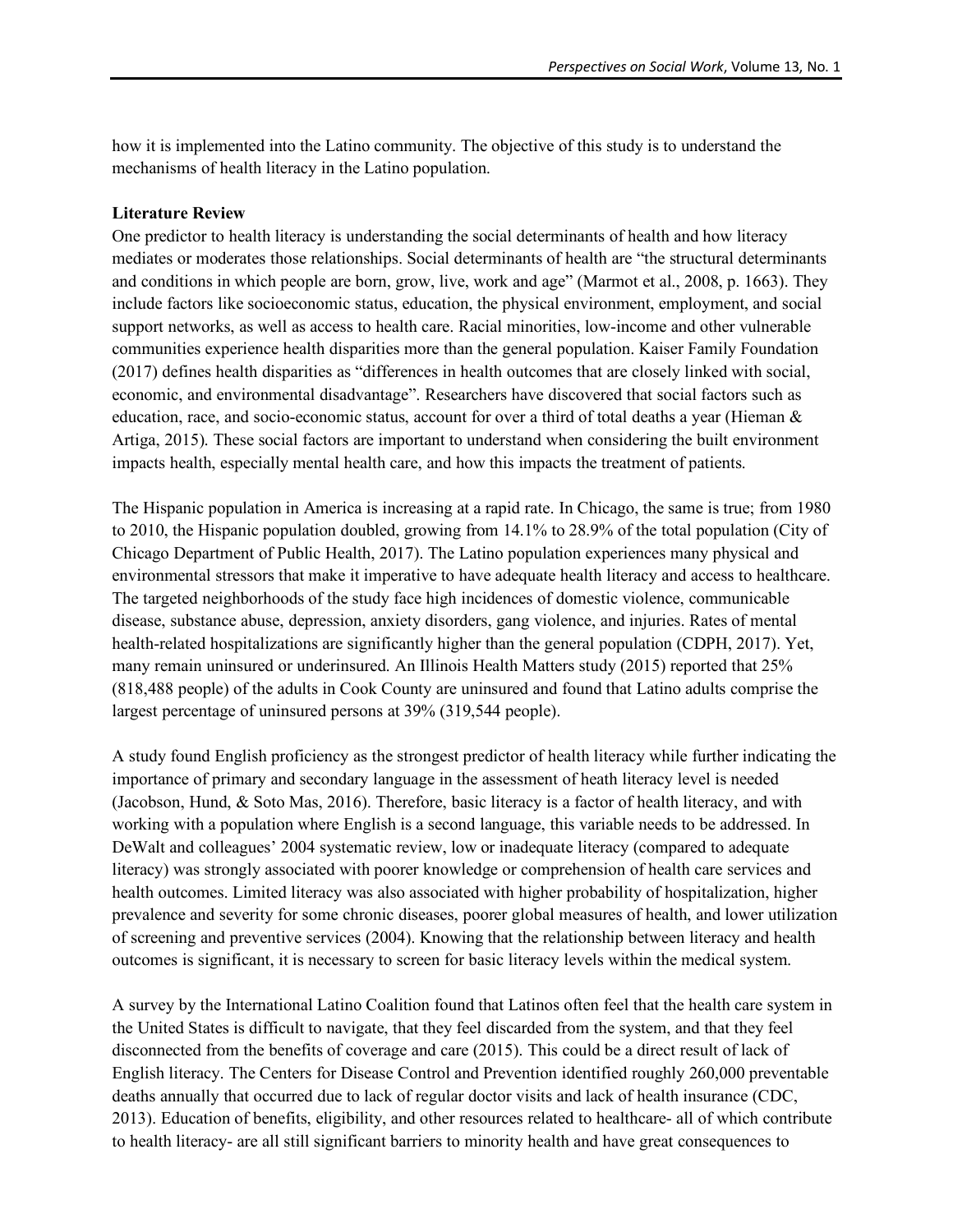vulnerable populations without access to these resources. This speaks to the substantial need for health education and increased access to healthcare for vulnerable individuals, which will have significant direct and indirect impact on the health outcomes.

Subsequently, an unhealthy community is a large financial burden to the community at large. Chronic diseases are the largest cause of death in the world, which share key risk factors: tobacco use, unhealthful diets, lack of physical activity, and alcohol use (Yach, Hawkes, Gould, & Hofman, 2004). The World Health Report found that physical inactivity is responsible for 1% of Disability Adjusted Life Years (DALYs) lost globally and for 3% of those lost in established market economies (WHO, 2003). Specifically, most common chronic diseases are costing the economy more than \$1 trillion annually and that figure threatens to reach \$6 trillion by the middle of the century (Allender, Foster, Scarborough, & Rayner, 2007; DeVol et al., 2007; Yach, Stuckler, & Brownwell, 2006). Although these statistics relate to the global burden of disease, this is especially costly for the United States as Latinos make up 16.8% (26.8 million) of the workforce and have a direct impact on the economy (Bureau of Labor Statistics, 2019).

There is a need to increase health literacy to better health outcomes among the Latino population in Chicago. Agencies around the area have implemented health and wellness programs to address this need however, few have evaluated whether these programs meet the health needs or address the health needs of their clients. This qualitative study utilizes a focus group methodology to examine how a cooking class in a health and wellness program increases health literacy in Latino community, specifically by understanding how nutritional behavior changes effect perceived physical differences.

## **Methods**

A focus group is the type of qualitative research methodology used in this study and was chosen because of its usefulness in accessing group norms and meanings (Bloor et al, 2001). Community-based participatory research is one that is bottom-up in terms of redefining health as an empowerment process. A co-constructionist design, whereas each participant has their own unique perception and truth, while interpretive and comparative approaches were used. An interpretive approach is understanding that access to reality (given or socially constructed) is only through social constructions such as language, consciousness, shared meanings, and instruments; and a comparative approach is when one compares one segment of the data with another to determine similarities and differences (Merriam & Tisdel, 2016; Bailey, 2018). These intentional choices of the research team allowed the voices of the participants to better understand the needs of the participants in the health and wellness program. This study was approved by the Loyola University Chicago Institutional Review Board.

#### *Sample*

Participants enrolled in a health and wellness program at a non-profit agency in Chicago were invited to participate in a focus group about their experiences in the program. Invitations were extended by the health and wellness leader by explaining the study at the beginning of each session. The aims of the health and wellness program were to 1) enroll participants in applicable health insurance programs; 2) teach participants the importance of exercise and dieting and; 3) measure the biometrics of participants.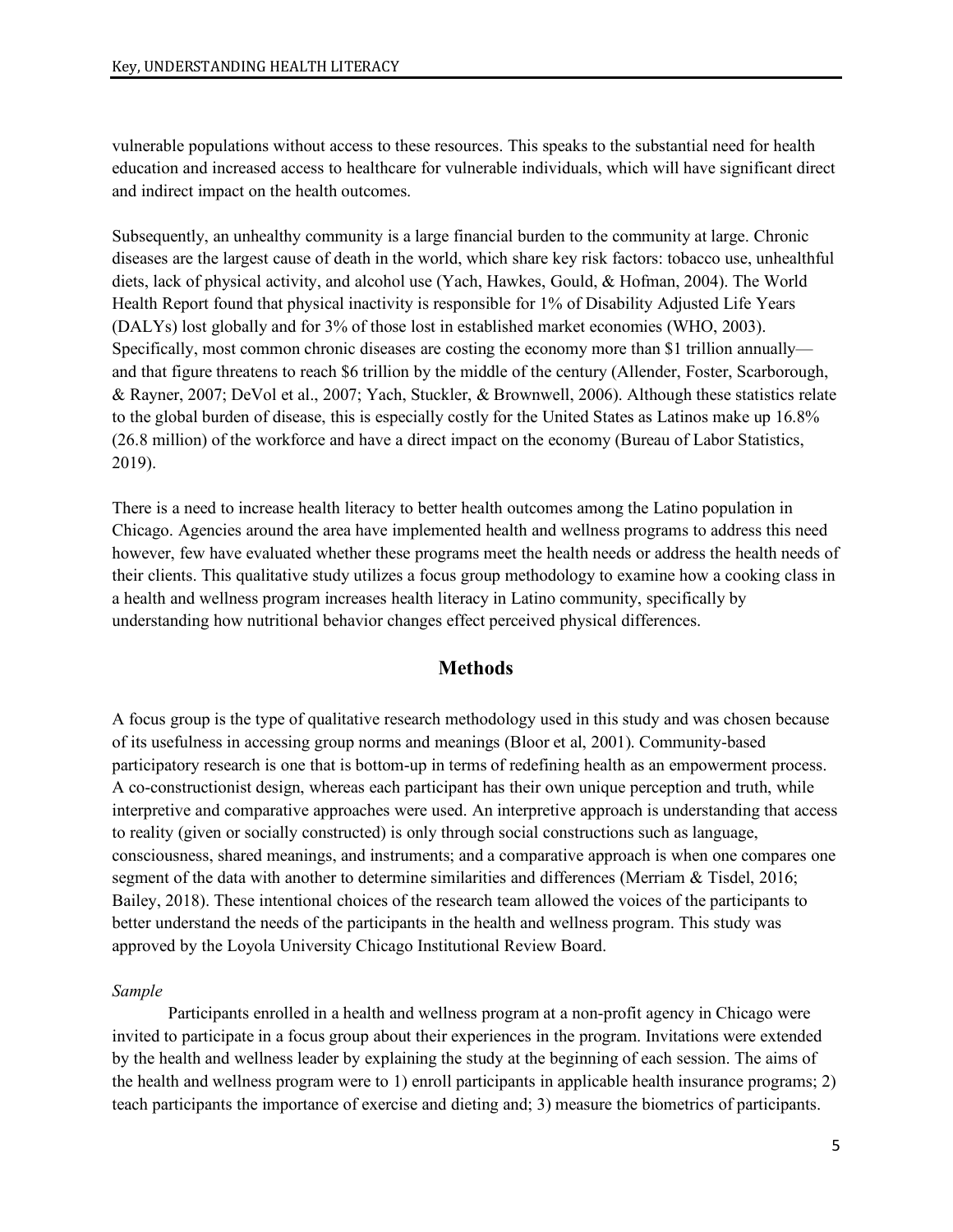One of the more popular activities offered is the cooking classes offered at three of the four locations in the city. These cooking classes not only teach the participants healthy cooking strategies on a limited budget, but also ways to integrate their cultural dishes by supplementing healthier ingredients. These cooking classes have been a popular component of the health and wellness program and have a high retention rate among participants (70%). Participants who have attended at least four of the cooking classes were asked to participate in a focus group regarding how health literacy has been addressed in the cooking class. A convenience sampling methodology was utilized and participants self-selected to participating in the focus group. Out of the 17 eligible participants, eight agreed to contribute. Spanish versions of the informed consent were distributed in paper format and were explained to participants; participants signed and kept a copy. This study was conducted under a protocol approved by the Institutional Review Board of Loyola University Chicago.

The demographics of the agency that was utilized for the study are predominantly Latino, Spanish-only speakers, and low-income. In total, eight participants, seven female and one male ranging from ages 19-67, joined the focus group. The overall demographics of the health and wellness program are skewed to having more females than males, therefore disproportionate sample represents the larger sample of the participants in the health and wellness program. Food and refreshments were provided in accordance to the health and wellness goals and no other compensation was given.

### *Qualitative Approach*

A thematic analysis approach was used to gain a greater understanding of patients' health literacy and perspectives on self-care specifically related to barriers to nutrition and subsequently any adherence strategies they adopt. Qualitative methodologies are particularly important for the development of conceptual frameworks that focus on the individual, developmental, and sociocultural contexts in which behavior occurs. A better understanding of these can serve as an essential guide to intervention development. This approach also helps us understand some of the cultural issues within a group sharing a similar, potentially life-altering experience.

The focus group was a semi-structured interview that included six open-ended questions around participants' experience in the health and wellness program, their thoughts about their own health, and motivation around health. Constructivist frameworks guided the creation of the semi-structured interview guide (the English version of the questionnaire is below in Figure 1).

Although the instrument was not pretested, the questions did come from observations from the researcher and agency, meaning that the instructor noticed that there were misconceptions about nutrition and health in the community and wanted to know if the health and wellness program helped dispel them and ultimately, improve overall health.

#### *Figure 1*

- 1) How is your overall experience in the health and wellness program at AGENCY?
- 2) How do you feel your health has changed since participating in this program?
- 3) What made you decide to participate in the health and wellness program?
- 4) Sometimes what motivates us at a starting point is different than what motivates us to continue with something. What motivated you initially in the program, and what has motivated you to keep going? 5) How do you feel your social networks have changed since you've participated in the health and wellness program?
- 6)We've talked about goals, motivation, barriers…how do these things come together for you?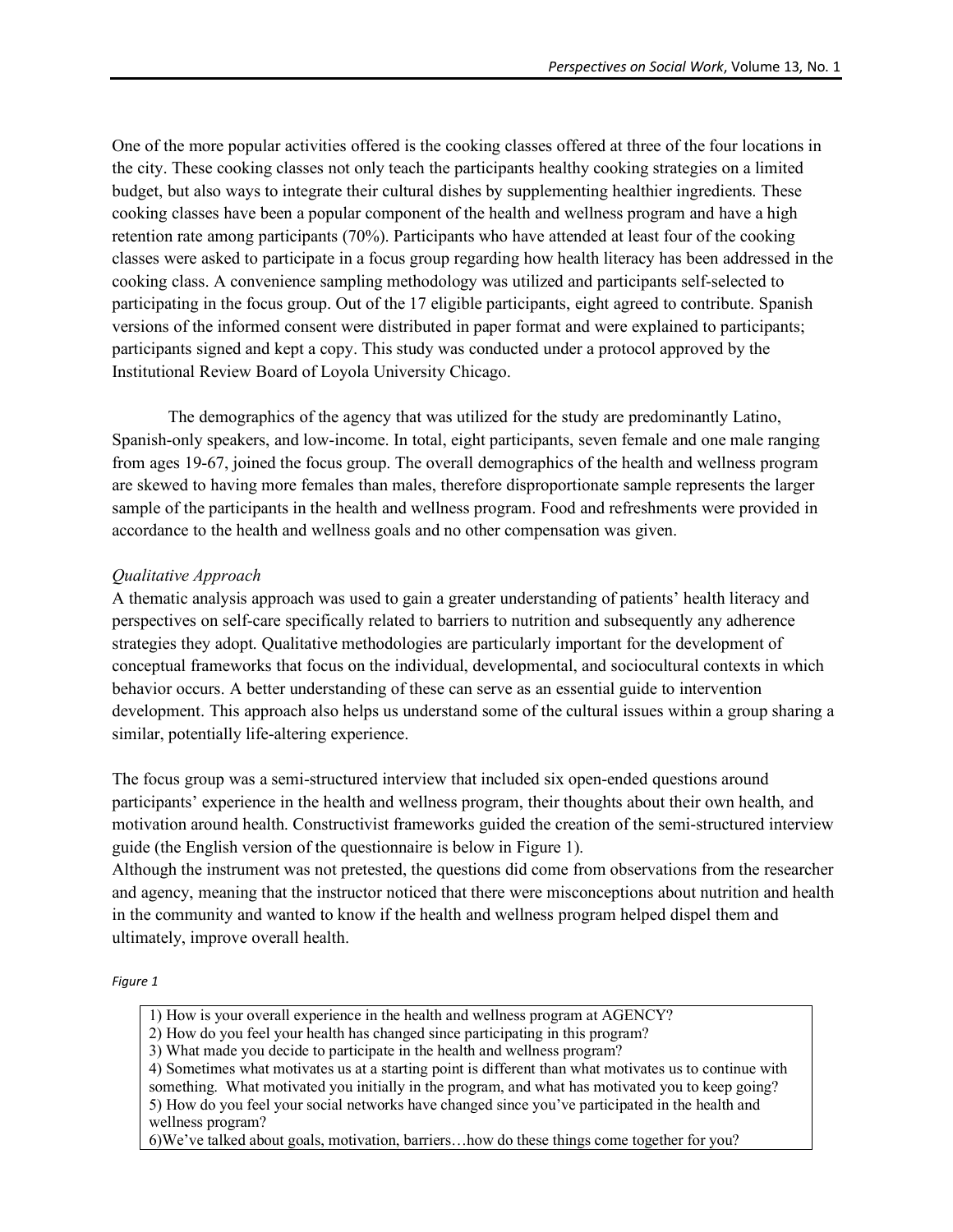The focus group was conducted in Spanish and was digitally recorded. Three members of the health and wellness team took copious notes, observing physical reactions, and key points. The focus group lasted one hour and after the participants left, the staff and research team de-briefed in English. The transcripts were translated from Spanish to English then back to Spanish for rigor and accuracy. The transcripts were triangulated with the notes taken by the research team and were open coded by hand by four research team members.

To ensure internal validity, the codes were discussed among the research team and themes were determined by the group. An inductive analysis was used because it allows for the patterns, themes, and categories of analysis to emerge. The descriptive analysis described the respondents' life situations and characteristics while the thematic analysis elaborated the structures of the basic constructs and new constructs that arose in the early analysis. Two readers reviewed transcripts to identify all relevant ideas. Their notations were compared and discussed. The process was repeated until there was agreement on the ideas and concepts. Some of the concepts were broken down into various subcomponents of the theme.

## **Results**

A thematic analysis was used in interpreting the results from the focus group. From the hour-long focus group, five themes emerged from the cooking classes: learning to cook better, social support, feeling of acceptance, and mental and physical health outcomes.

*Learning to Cook Better.* The purpose of the healthy cooking classes was for participants to learn how to cook better, therefore it is no surprise that this was a key outcome of this study. Participants overall said that they practice the lessons learned in the cooking classes at home and have subsequently changed their eating habits because of this.

*…know certain vegetables, but I would not take others because I did not know how to use them*" *[Latina woman, recent immigrant to the United States, age 62].*

Another participant said in reference to how the cooking classes have taught her how to make better choices when grocery shopping.

*I followed because I learned many recipes and I like how Andrea [cooking class instructor] teaches them. Well now I'm more excited because I know what it is and I like to go [Latina woman, mother of two children, age 19].* 

Most participants spoke about how attending the healthy cooking classes have helped them make better choices for them and their family members when grocery shopping.

Since many participants were low-income, and therefore receiving Supplemental Nutrition Assistance Program (SNAP) benefits, food ingredients included items that were affordable and could be procured through a food pantry. An example of this was using a recipe that included both fresh and canned vegetables. One woman who recently migrated to the United States from Chile mentioned that she did not know what canned vegetables were and could not afford to make healthy meals for her and her daughter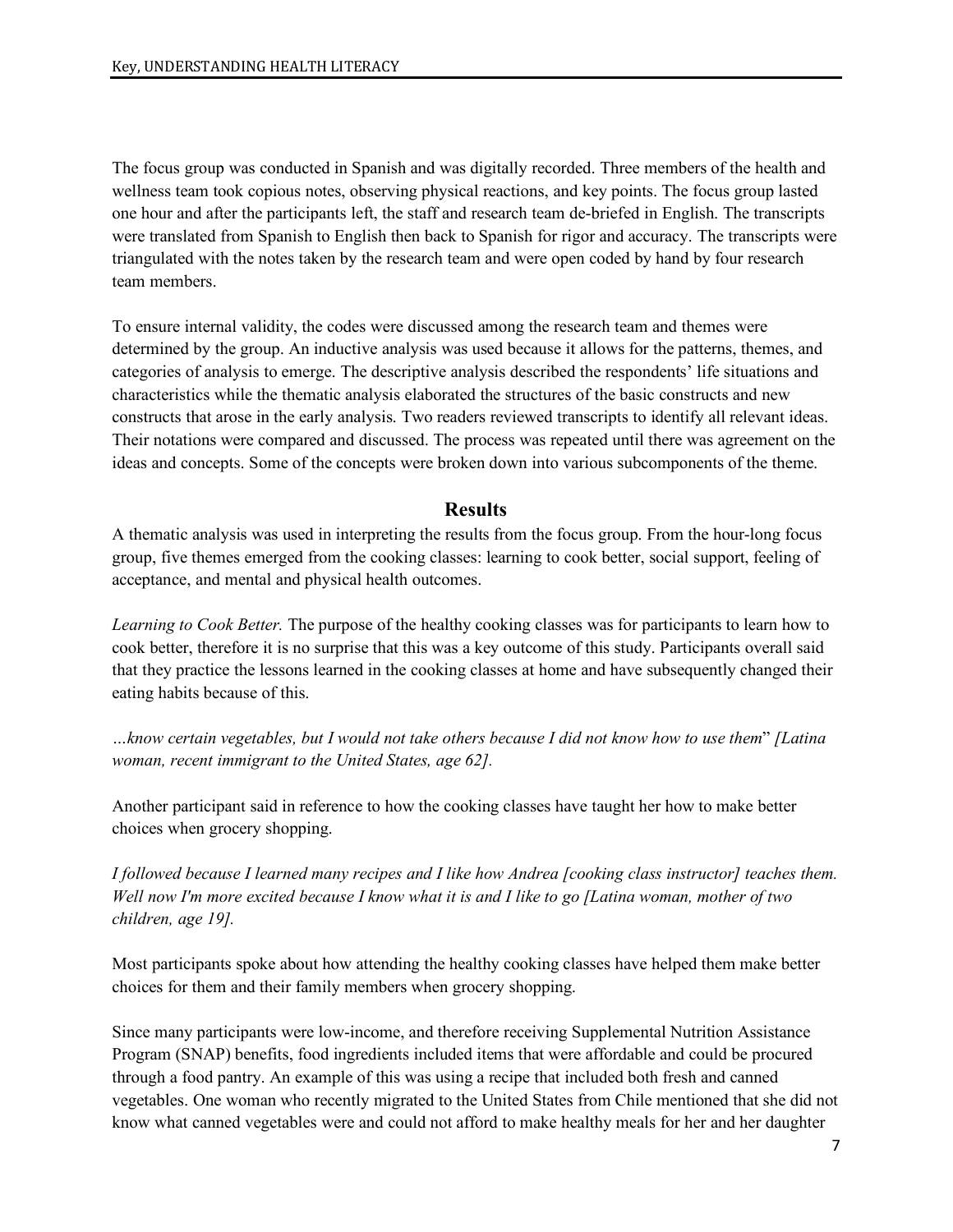on her SNAP budget alone, but because of the cooking class, she was able to integrate canned vegetables from the food pantry into her diet and therefore was able to re-budget her food. These cooking lessons allowed her to incorporate affordable, healthy items into her meal plans by teaching her ways to supplement different types of food.

*Social Support.* Social support was also a main finding of the study. The social support gained from the cooking classes not only reinforced bonds among the participants, but it also gave the participants motivation to teach their friends and family the lessons gained at home. One participant said that she was sending the recipes to her family members back home in Mexico. *the recipes to encourage them [to eat healthier] [Latina woman, first generation, age 53].* 

Another mentioned that family discussions revolve around food and therefore, have strengthened family bonds.

*After 4 weeks, a lot of the conversations in my home have changed. With my daughter-in-law, it used to be just hi and bye. When I showed my family the video of us cooking, they were asking me where I was at. I talked to them about it. …Therefore, the conversations have changed in my group. Now we talk more about food. We have bible classes and we talk about the importance of a diet" [Latino male, first generation, age 60].* 

The cohesive nature of the class has also made the learning environment supportive for the participants and has held them accountable for making healthier choices in the home. One participant mentioned that she was intimidated at first about coming to the classes but because of the supportive nature of the class, but other members have encouraged her to come and participate. She now has attended over four classes and has incorporated these recipes at home.

*As I said, to continue learning and the reason I have continued is because I like how Andrea gives her classes. I believe that not only does the body have to change (food) but also involve meditation, exercise, etc. We all have many needs - not just looking after food. Everything she has said I have already heard it but it is important that more be heard. You have to be well in many areas. I followed because I learned many recipes and I like how Andrea teaches them. Well now I'm more excited because I know what it is and I like to go [Latina woman, age 40].* 

This nature of social support within the classroom has led to the next theme of feeling accepted within the classroom and the community at large.

*Mental Health Outcomes*. Through the supportive and educational nature of the classroom, participants mentioned the transformation they encountered throughout the course. Many mentioned the motivation to change eating and lifestyle habits. One individual mentioned her desire to increase her well-being.

*I always want to be involved, especially in well-being. Where I work, I also did something similar - to learn healthy eating. If I come it's because I want to continue learning and I like all this natural and I have always liked it [Latina female, age 19].* 

Another spoke about the motivation she had throughout the process.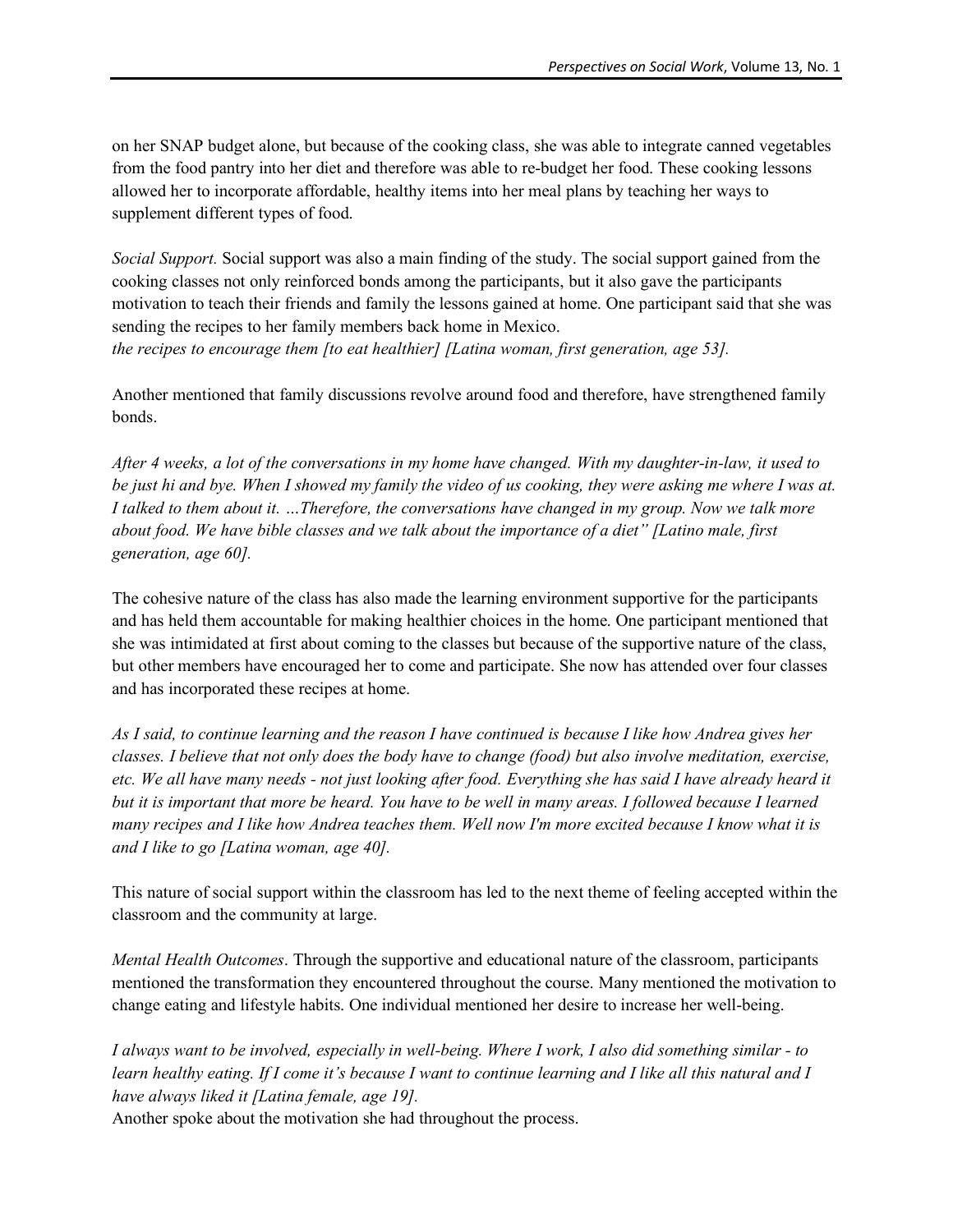*Sometimes the things that motivate us in the beginning are different from what motivates us to continue doing something. That motivated them in the beginning and because they have continued with that motivation to continue going to the classes [Latina female, age 53].*

Many of the participants noted the feeling of acceptance within the classroom, which speaks to the previous finding of social support. One individual said:

*I am very happy and thanked them for accepting me for a program that was not for me. I've already been accepted [Latina woman, age 40].* 

Another said that her daughter was no longer involved at the agency; however, she was still able to attend the classes and she was incredibly grateful for that.

*Also, thank you very much to everyone. My daughter is no longer part of [agency] for two months but I could still come here [Latina woman, age 67].*

The one male in the group mentioned his apprehension of attending the class because of his gender. He said that he not only learned from the class, but he felt accepted in attending and continued to learn from the class.

*The only thing is that they are just women. I do not know if they feel uncomfortable with me there. But it has always caught my attention to learn. This is the response from the man who meant that he didn't know how he'd be received in an all-female group, but now feels accepted" [Latino male, age 60].*

*Physical Health Outcomes*. The cooking classes helped participants modify their eating habits and make healthier choices. Some of these modifications led to outcomes regarding participants' physical outcomes such as weight loss, more energy, and better digestion.

*I've already lost 21 pounds by leaving out oils and flours" [Latina female, age 67].* 

*Since I started to take care of more and eat more natural I have felt more energetic, my skin feels different" [Latina female, age 19].* 

*And my health, now that I feel I have lost weight. I feel lighter. You feel yourself in your body when you change clothes or something like that or by tying your shoes" [Latina female, 53].*

Besides the weight loss and the increased energy, most of the participants noticed the connection of food and fluids and the digestive process. Some of the parents in the room complained how they or their children were having difficulty going to the bathroom. These cooking classes took a holistic approach to teaching individuals about food and therefore, addressed all aspects of the digestive process. After participating in the classes for a while, one said,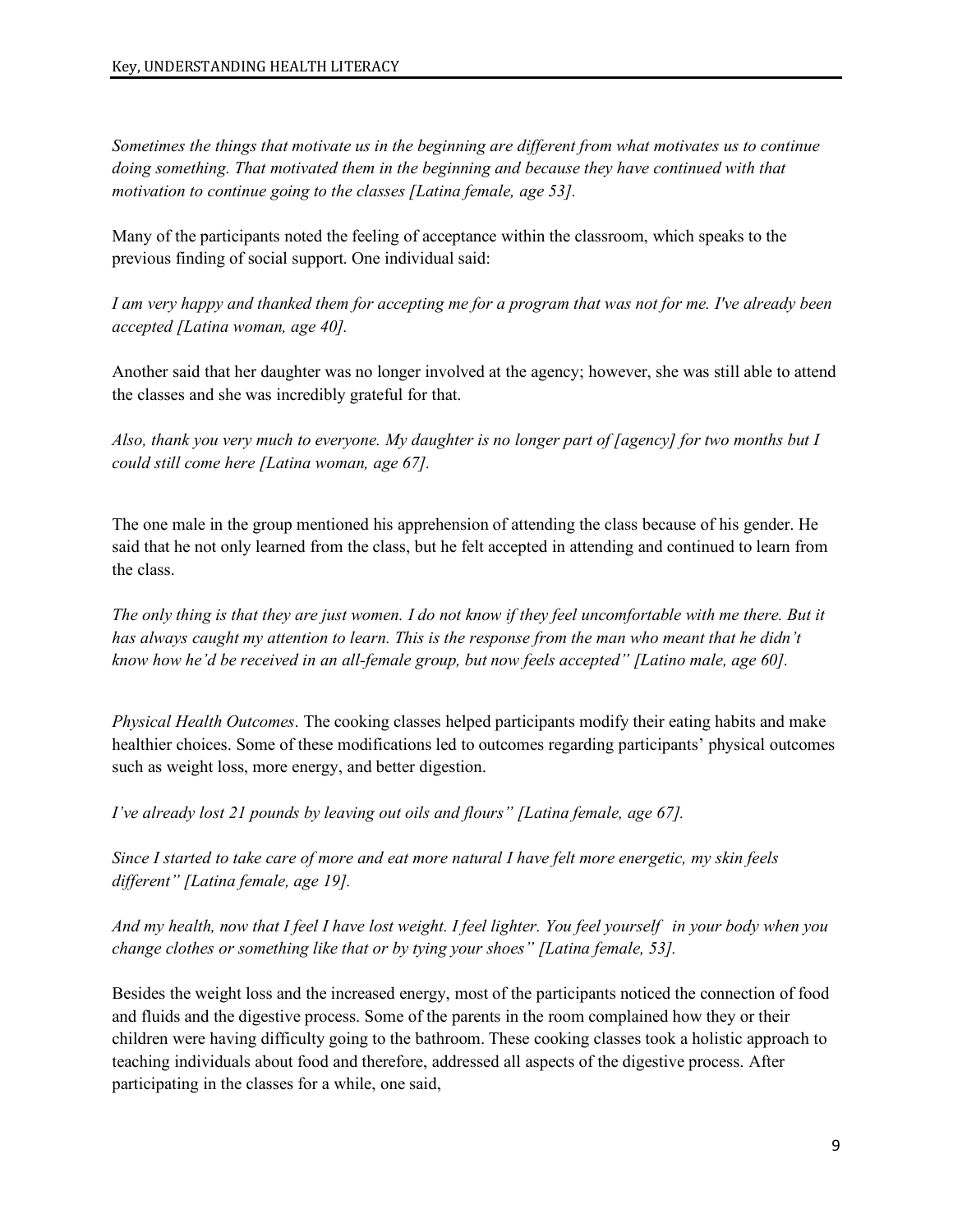*I give her [daughter] granola and I give her different things and she goes to the bathroom more often [Latina female, age 19].* 

*I drink a lot of fluids, but I take it alone and it has helped me a lot with digestion [Latina female, age 67].* 

This outcome is important because the participants who were having difficulty with the digestive process mentioned that they were taking laxatives and other medication to help with this issue and since attending the classes, they have ceased the use of them.

#### **Discussion**

The cooking classes that took place increased the participants' health literacy by engaging them in the food preparation and cooking process by explaining the health benefits of certain foods. These classes not only engaged the participants in the learning process, but also empowered them to take the lessons learned back to their families and friends. The holistic nature of the classes not only taught the participants how to cook, but the benefits of healthy cooking and the impact of healthy cooking can have on them physically and mentally. This process addresses the self-care causal pathway in the Paasche-Orlow & Wolf (2007) model of health literacy. In addition, these classes spoke to the definition of health literacy in which individuals have the capacity to obtain, process and understand basic health information and services needed to make appropriate health decisions (Berkman, Sheridan, Donahue, Halpern, & Crotty, 2011).

One theme that stood out was social support. There has been strong evidence linking social support to positive health outcomes. Evidence supports that the more social support one has, the better health that individual has (Rikard, Thompson, McKinney, & Beauchamp, 2016; Gottlieb, 1985; Sarason, Levine, Basham, & Sarason, 1983). Many of these studies explore the correlation between the two. Some have focused on the process that social support has on general well-being and life satisfaction (Adam, King, & King, 1996; Cohen & Wills, 1985). Studies have focused on both the positive and negative effects of personal relationships on one's health through a stress model. Cohen and Wills hypothesized that one way is a direct model where the support relieves stress from the individual (1985). The other is a buffering effect, meaning when someone is under stress; the social support comes through and potentially protects the person. Similarly, another study found that personal relationships have a profound impact on work and life satisfaction and that the nature of the relationships- i.e., conflict vs support- have a greater impact on work performance (Adam, King, & King, 1996). In another study investigating older adults' involvement in social activities and health behaviors, the primary outcome was that there was a strong association with positive health behaviors and social support (Sarason, Sarason, Shearin, & Pierce, 1987). The ultimate result from these studies is that social support has a large effect on one's health.

Social support can increase health literacy by making individuals accountable for their actions and empowering them to make healthy decisions in the home. This was evident in the cooking classes by the participants creating an environment of acceptance and supporting one another to make healthy decisions in the home. This supportive environment empowered individuals to teach their family members what they learned in the classroom, which strengthened the familial and social bonds. This passage of healthy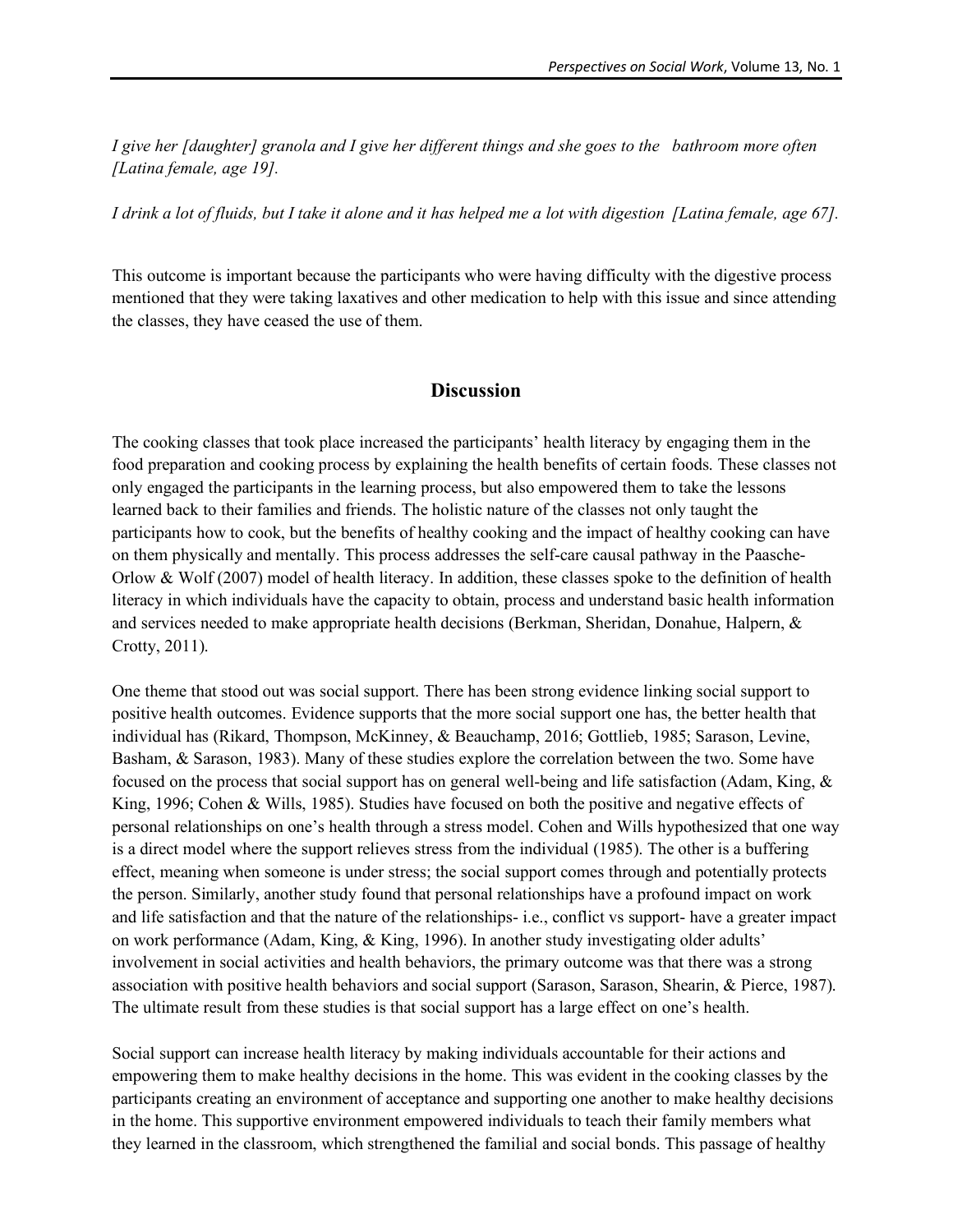information from the classroom to the home has increased the health literacy of the family because of the practice of new healthy choices their family members are using and the health outcomes they are reporting, such as weight loss and digestive improvements. As Jacobs et al (2017) discovered in their study investigating health literacy among Latinos with chronic disease, certain psychological and sociocultural variables might influence managing chronic illness including medication adherence, but the details provided by participant narratives provided a deeper, richer understanding of the underpinnings and possible interrelatedness of these factors.

This qualitative study is not without limitations. The participants who chose to participate were selfselecting, meaning that they chose to partake in the study, and therefore, it is not a true representation of the feelings of everyone participating in the health and wellness program and is prone to bias. In addition, the demographics were skewed in that there were seven females to one male, opening the group up to gender bias. The instrument was not pretested and therefore, could possibly not truly reflect the sentiments of the group.

#### **Conclusion**

Health literacy and social support are linked to positive health outcomes. This is very important for populations that face a host of chronic health outcomes. Social workers need to understand the connection of culture and ways of learning when it comes to health literacy. For the Latino population in particular, social learning is important for increased health outcomes. By incorporating a cohesive social environment, one could increase health literacy among a population.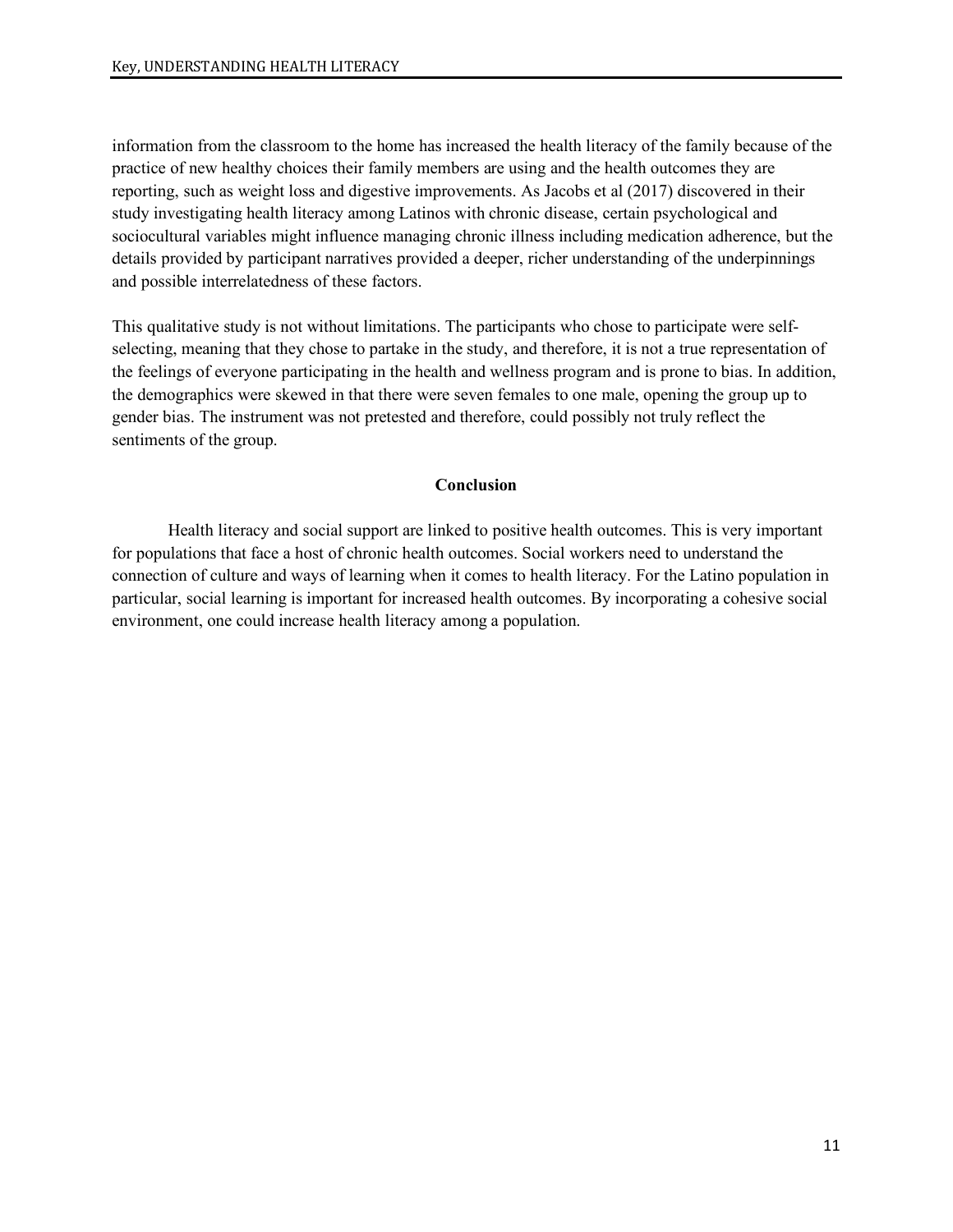## **References**

- Adam, G.A., King, L.A., & King, D.W. (1996). Relationships of job and family involvement, family social support and work-family conflict with job and life satisfaction. *Journal of Applied Psychology*, 81, 4, 411-420.
- Allender, S., Foster, C., Scarborough, P., & Rayner, M. (2007). The burden of physical activity-related ill health in the UK. *Journal of epidemiology and community health*, *61*(4), 344-348.
- Bailey, C. R., & Bailey, C. A. (2018). A guide to qualitative field research. Sage Publications.
- Bennet, I.M., Chen, J., Soroui, J.S., & White, S. (2009). The contribution of health literacy to disparities in self-related health status and preventative health behaviors in older adults. *Annals of Family Medicine*, 7, 204-211.
- Berkman, N.D., Sheridan, S.L., Donahue, K.E., Halpern, D.J., & Crotty, K. (2011). Health Literacy Interventions and Outcomes: An Updated Systematic Review. Evidence Report/Technology Assessment No. 199. (Prepared by RTI International–University of North Carolina Evidencebased Practice Center under contract No. 290-2007-10056-I. AHRQ Publication Number 11- E006. Rockville, MD. Agency for Healthcare Research and Quality.
- Bloor, M., Frankland, J., Thomas, M., & Robinson, K. (2001). *Focus Group Research in Social Research*. London: Sage.
- Bureau of Labor Statistics. (2019). 26.8 million Hispanics or Latinos in the U.S. labor force in 2016. Retrieved from: https://www.bls.gov/opub/ted/2017/26-point-8-million-hispanics-or-latinos-inthe-u-s-labor-force-in-2016.htm?view\_full.
- Calvo, R. (2015). Health literacy and quality of care among Latino immigrants in the United States. *Health & Social Work*, 41(1), e44-e51.
- Centers for Disease Control. (2013). Latinos in America. Available from: http://www.cdc.gov/minorityhealth/populations/REMP/hispanic.html.
- City of Chicago Department of Public Health. (2017). Facts and Statistics. Retrieved from: https://www.cityofchicago.org/city/en/about/facts.html
- Cohen, S. & Wills, T.A. (1985). Stress, social support, and the buffering hypothesis. *Psychological Bulletin*, 98, 2, 310-357.
- DeVol, R., Bedroussian, A., Charuworn, A., Chatterjee, A., Kim, I. K., Kim, S., & Klowden, K. (2007). An unhealthy America: The economic burden of chronic disease.
- DeWalt, D. A., Berkman, N. D., Sheridan, S., Lohr, K. N., & Pignone, M. P. (2004). Literacy and health outcomes. Journal of General Internal Medicine, 19(12), 1228-1239.
- Families USA. (2017). Health action. Available from: http://familiesusa.org/2014-health- actionconference-resources.
- Gottlieb, B. H. (1985). Social support and community mental health. In S. Cohen & S. L. Syme (Eds.), Social support and health (pp. 303-326). New York: Academic Press.
- Heiman, H. J., & Artiga, S. (2016). Beyond health care: The role of social determinants in promoting health and health equity. *Health*, 20(10).
- Howard, D.H., Gazmararian, J., & Parker, R.M. (2005). The impact of low health literacy on the medical costs of Medicare managed enrollees. *The American Journal of Medicine*, 188, 371-377.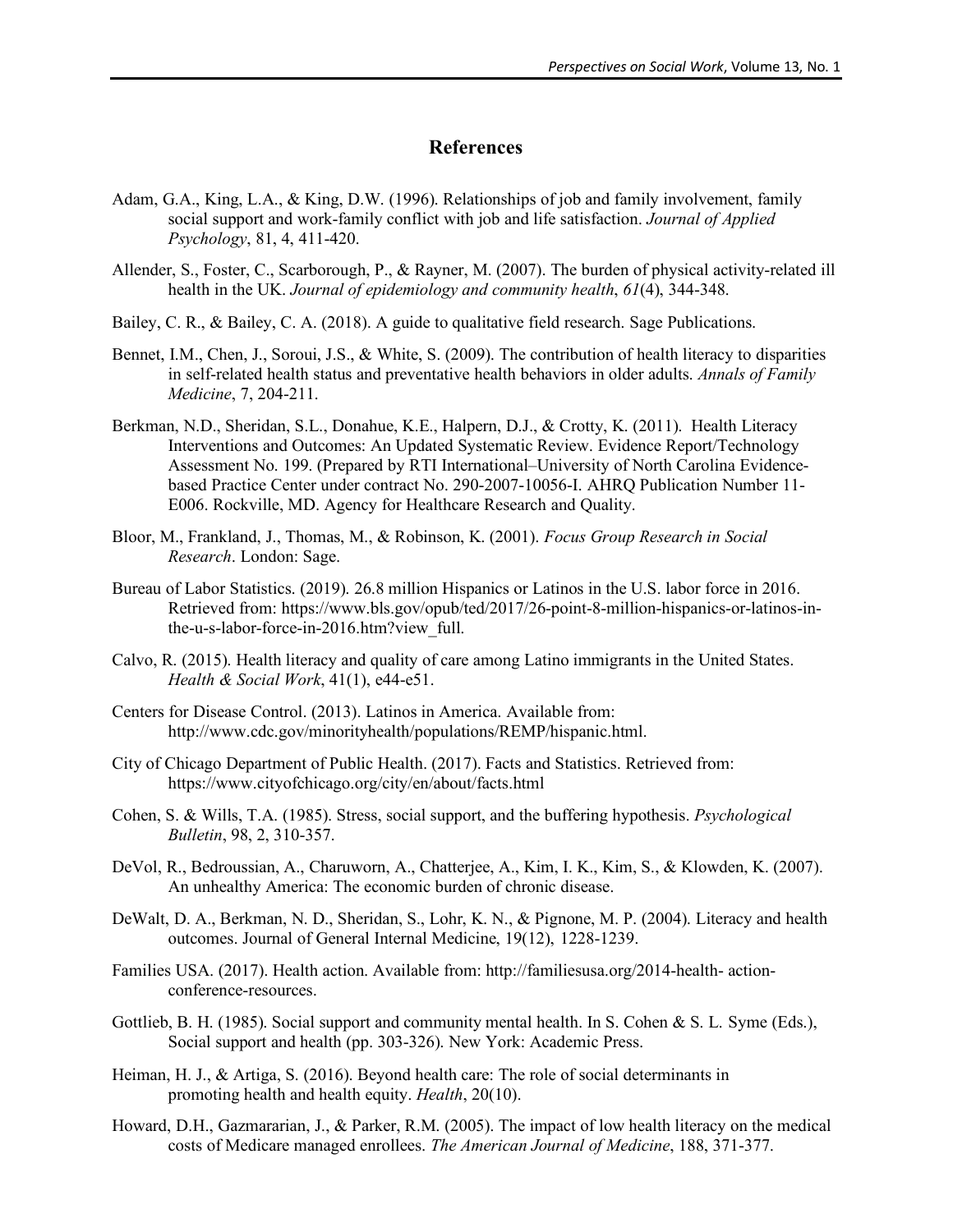- Illinois Health Matters. (2015). Insurance status of Latinos. Available from: http://illinoishealthmatters.org/.
- Jacobs, R. J., Ownby, R. L., Acevedo, A., & Waldrop-Valverde, D. (2017). A qualitative study examining health literacy and chronic illness self-management in Hispanic and non-Hispanic older adults. *Journal of multidisciplinary healthcare*, 10, 167.
- Jacobson, H. E., Hund, L., & Mas, F. S. (2016). Predictors of English Health Literacy among US Hispanic Immigrants: The importance of language, bilingualism and sociolinguistic environment. *Literacy & numeracy studies: an international journal in the education and training of adults*, 24(1), 43.
- Kaiser Family Foundation. (2017). The effects of Medicaid expansion under the ACA: Updated findings from a literature review. Retrieved from: http://kff.org/medicaid/issue-brief/the-effects-ofmedicaid-expansion-under-the- aca-updated-findings-from-a-literature-review/
- The Latino Coalition. (2015). Survey of healthcare in America. Available from: http://www.thelatinocoalition.com/.
- Marmot, M., Friel, S., Bell, R., Houweling, T. A., Taylor, S., & Commission on Social Determinants of Health. (2008). Closing the gap in a generation: health equity through action on the social determinants of health. The Lancet, 372(9650), 1661-1669.
- Merriam, S. B., & Tisdell, E. J. (2016). Qualitative research: A guide to design and implementation. John Wiley & Sons.
- Nutbeam, D. (2008). The evolving concept of health literacy. *Social Science and Medicine*, 67, 2072- 2078.
- Paasche-Orlow, M.K. & Wolf, M.S. (2007). The causal pathways linking health literacy to health outcomes. *American Journal of Health Behavior*, 31, S19-S26.
- Rikard, R. V., Thompson, M. S., McKinney, J., & Beauchamp, A. (2016). Examining health literacy disparities in the United States: a third look at the National Assessment of Adult Literacy (NAAL). *BMC Public Health*, 16(1), 975.
- Sarason, I.G., Levine, H.M., Basham, R.B., & Sarason, B.R. (1983). Assessing social support: The social support questionnaire. *Journal of Personality and Social Psychology*, 44,1, 127-139.
- Sarason, I.G., Sarason, B.R., Shearin, E.N., & Pierce, G.R. (1987). A brief measure of social support: Practical and theoretical implications. *Journal of Social and Personal Relationships*, 4, 497-510.
- World Health Organization. (2003). *The world health report 2003: shaping the future*. World Health Organization.
- Yach, D., Hawkes, C., Gould, C. L., & Hofman, K. J. (2004). The global burden of chronic diseases: Overcoming impediments to prevention and control. *Jama*, *291*(21), 2616-2622.
- Yach, D., Stuckler, D., & Brownell, K. D. (2006). Epidemiologic and economic consequences of the global epidemics of obesity and diabetes. *Nature medicine*, *12*(1), 62-66.